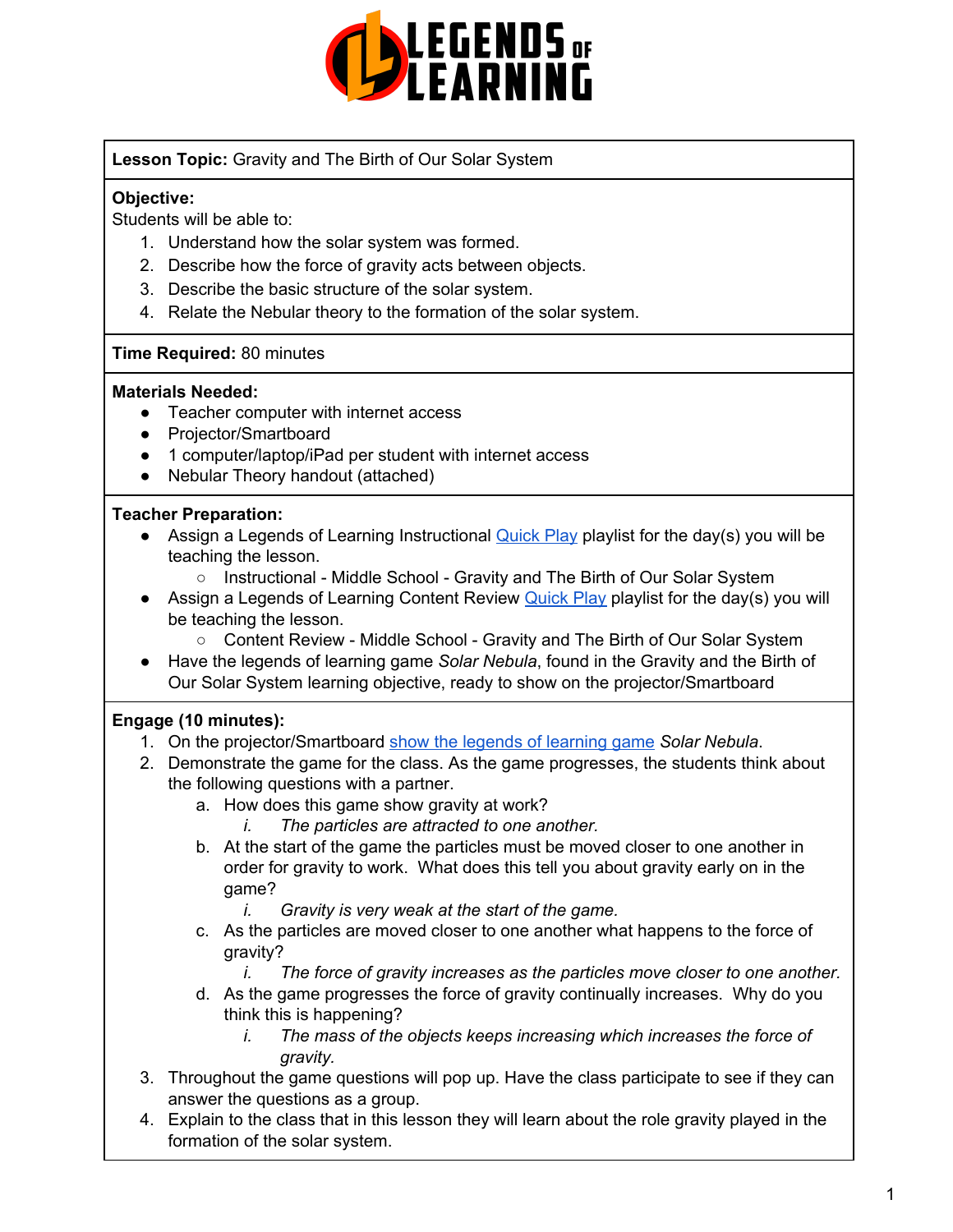

### **Explore (30 minutes):**

- 1. Have your students sign in to Legends of [Learning](https://intercom.help/legends-of-learning/en/articles/2154920-students-joining-a-playlist). Instruct students to complete the Instructional playlist.
- 2. As students complete the assigned game, students should fill out the Nebular Theory worksheet.
- 3. Assist students as needed during game play, pause playlist if you need to address content or questions to the entire class.

### **Explain (20 minutes):**

- 1. Review the Nebular Theory & Gravity: Forming a Solar System worksheet by drawing the diagrams on the board/Smartboard.
	- a. Focus on the effect that gravity played on each stage.
	- b. Ask students to predict what would happen to the formation of a galaxy if there was less mess available or the matter was further apart.
		- i. Have the students discuss this question with small groups and then discuss it as a class.

### **Elaborate (10 minutes):**

- 1. Much of what we know about the universe and solar system is from data that was collected by astronomers; who have the job of studying celestial bodies.
- 2. Today, most of these jobs are run by universities, governments, and some private industries. However, in the past it was much more complicated to be an astronomer.
- 3. Show the studies the TED Ed video Tycho Brahe, the [scandalous](https://www.youtube.com/watch?v=7QDvKzY4aqA) astronomer.
- 4. Ask students to name the complications that an astronomer from this time period could have had that was independent of the technology that they were using.

### **Evaluate (10 minutes):**

- 1. Have your students sign in to Legends of [Learning](https://intercom.help/legends-of-learning/en/articles/2154920-students-joining-a-playlist). Instruct students to complete the Content Review playlist.
- 2. [Analyze](https://intercom.help/legends-of-learning/en/articles/2154918-tracking-student-progress-and-performance) student results to determine what concepts need to be a focus for reteaching.

### **Additional Lesson Strategies:**

- To use Legends for additional instruction, create a [custom](https://intercom.help/legends-of-learning/en/articles/2154910-creating-a-playlist) playlist with an [instructional](https://intercom.help/legends-of-learning/en/articles/3505828-types-of-games) [game](https://intercom.help/legends-of-learning/en/articles/3505828-types-of-games) and pre and post [assessment.](https://intercom.help/legends-of-learning/en/articles/2154913-adding-assessments-to-a-playlist)
- To use Legends for a quick formative [assessment](https://intercom.help/legends-of-learning/en/articles/2154913-adding-assessments-to-a-playlist), create a 5-question assessment in a [playlist.](https://intercom.help/legends-of-learning/en/articles/2154910-creating-a-playlist)
- To use Legends for a student-directed experience, create a [targeted](https://intercom.help/legends-of-learning/en/articles/3340814-targeted-freeplay) freeplay playlist.
- Encourage students to play on their own at home in **Legends of Learning: [Awakening](https://intercom.help/legends-of-learning/en/articles/2425490-legends-of-learning-awakening)** for a student-driven experience including avatars, battling, and quests all centered around topics they are covering in class.